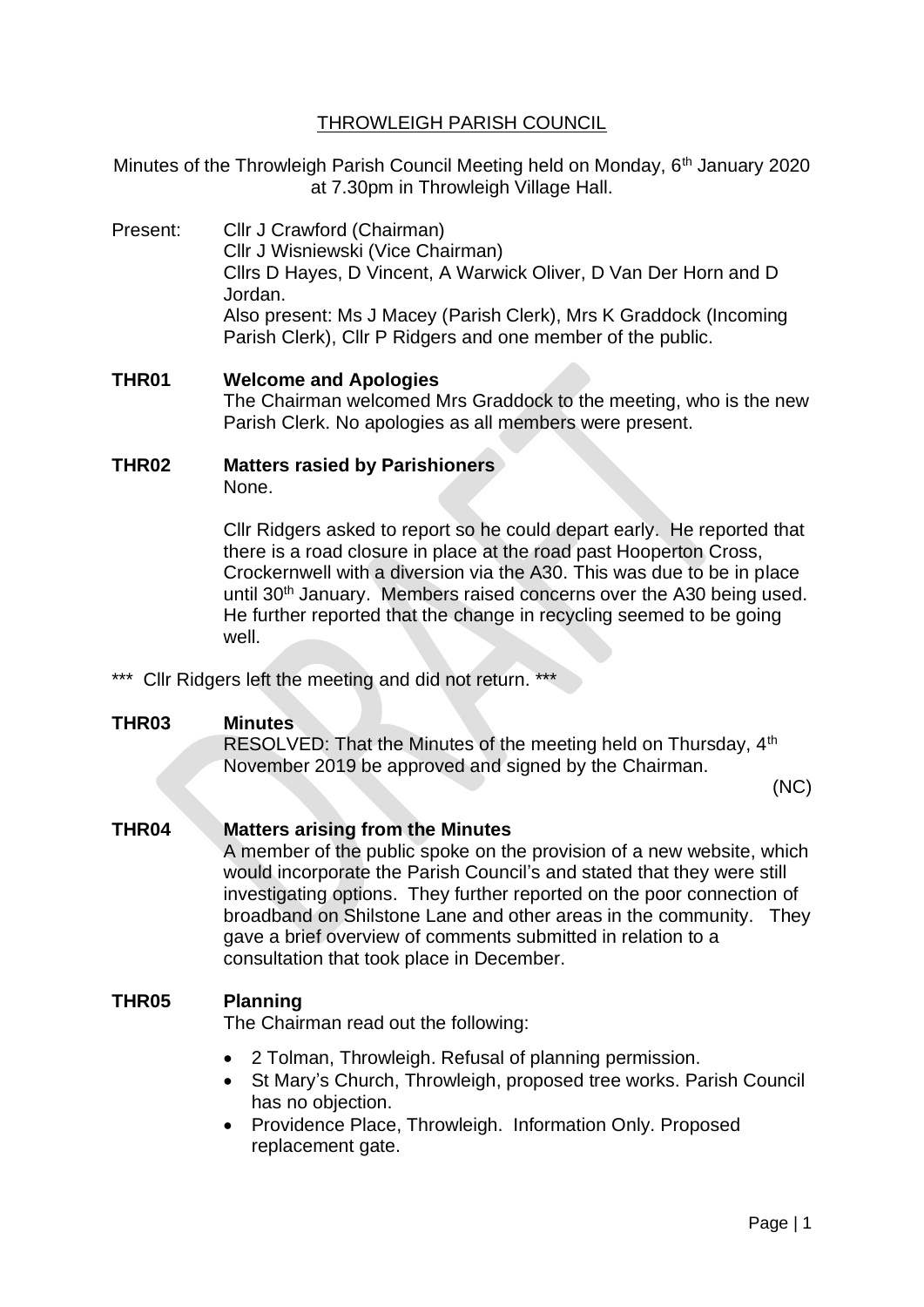• Beech Cottage, Throwleigh. Proposed demolition of existing extensions and replacement with three single storey extensions. Parish Council has no objections. RESOLVED: That the information be received and decisions ratified.

(NC)

## **THR06 Finance**

# **Balances/Payments/Receipts**

The Clerk gave a brief report on the financial situation to date. The bank balances were: Current A/C: £4605.01 Busuiness A/C: £653.20 Emergency A/C: £282.21

Payments to make: Clerk's salary £391.84 Clerk's expenses £8.35 Total: 6.400.19 RESOLVED: That the payment of £400.19 is authorised and the cheque duly signed.

(NC)

The Clerk further reported that she had drafted a letter for the Parish Council's bank to confirm the new Parish Clerk's details.

### **SLCC membership**

The Clerk reported that the SLCC membership was due for renewal, however, this would not be renewed at the present time, as the incoming Parish Clerk is already a member, however, the Parish Council would make a contribution towards her membership when her renewal is due in August 2020.

### **Budget 2020/21 and Precept**

The Clerk gave a report on the proposed budget for 2020/21, which is attached as Appendix 1. The budget would mean an increase of 6.86%. The Band D equivalent would be £28.23, an increase of £1.81 from 19/20.

RESOLVED: That the budget is set and a precept of £4193 is requested from West Devon Borough Council.

(NC)

### **THR07 Corrospondence**

The following correspondence had been received:

- General Election information and notices
- Request for full copy of electoral register completed
- DNP Agenda for National Park Forum on 22<sup>nd</sup> November circulated.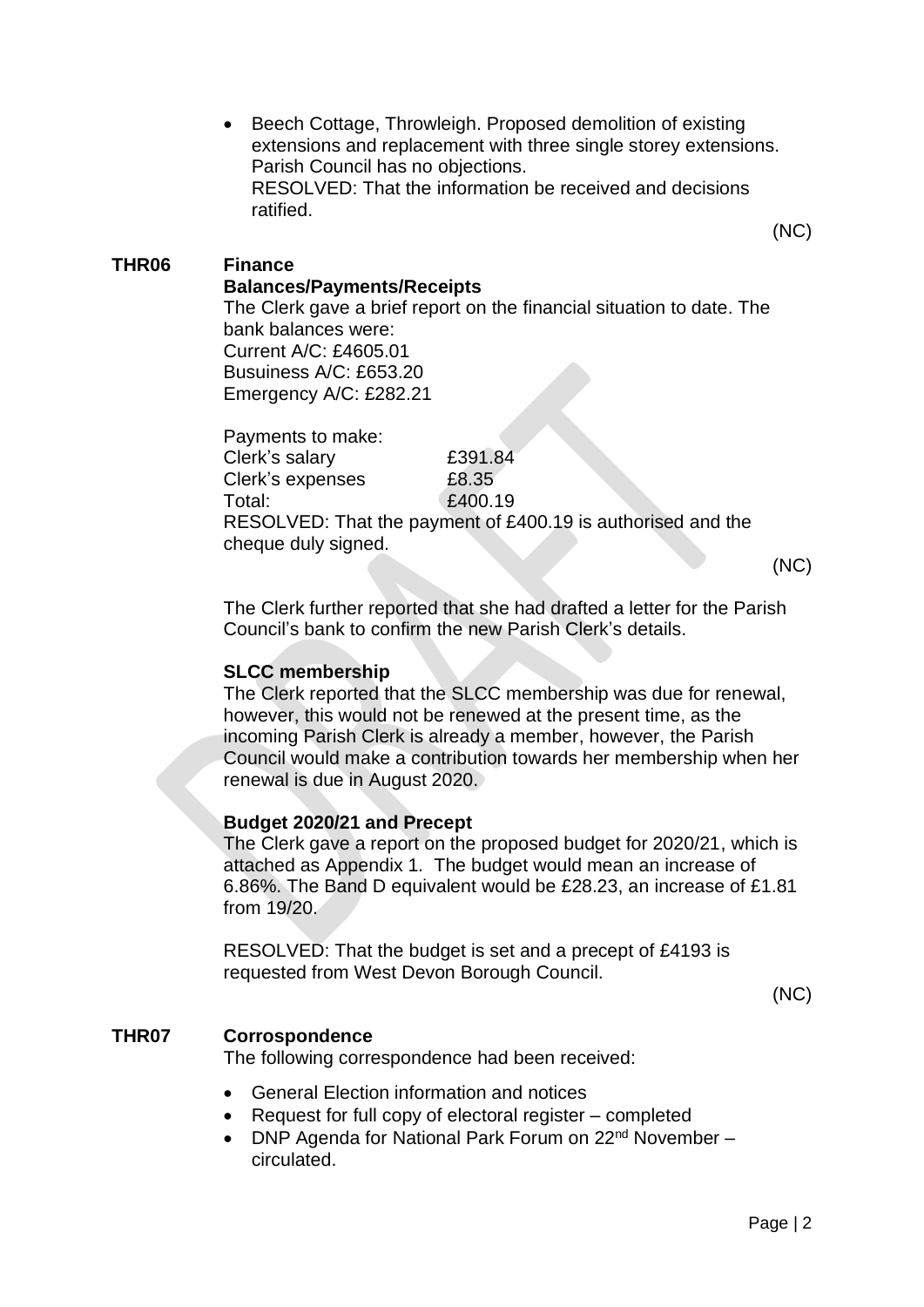- Email re: Devon Countryside Access Forum requesting new members – circulated
- Invitation from Cllr Goffrey (Okehampton Town Council) re: Climate Change Working group Coffee Morning on  $18<sup>th</sup>$  January – circulated
- Sports 4 All Ages proposal for local community Sports Centre for North Tawton Coffee Mornings – circulated
- Briefing notes from the Monitoring Officer of WDBC regarding Code of Conduct – circulated

RESOLVED: That the information be received and noted.

# **THR08 Reports**

(NC)

None received.

# **THR09 Parish Matters**

The following matters were raised:

- Cllr Warwick Oliver reported that the Defib will shortly be in need of replacement pads and a possible battery. The Clerk reported that she would contact local Councillor Ridgers to enquire whether this could be something he could support through ward grants.
- Broadband members received an update report from a member of the public earlier in the meeting in relation to the poor broadband in the community and also the consultation response they had submitted on behalf of the Council.
- Correspondence had been received from True North Productions in relation to a new series on More 4 about Devon and Cornwall. They requested further details on beating the bounds.
- Correspondence was received regarding red telephone boxes for articles in the Visit Dartmoor magazine.

RESOLVED: That the information be received and noted.

# **THR10 Roads**

# **Highways meeting**

(NC)

Members were reported that a meeting was held with some councillors and Mr Jagger, Highways Officer to discuss which route the Council see as most used/important to the community, any problems the Council are aware of on and off the carriageway, what carriageways the Council feel need to be repaired and what drainage issues the community has. Highways are reviewing their planned maintenance programme and are looking to change the way they work and connect more with the local community. Proposals will be submitted once all Parishes have been contacted.

### **Murchington: potholes**

Members reported that there are still ongoing concerns from residents in Murchington re potholes. Members suggested that they keep reporting via the website and add any comments to any previously reported concerns and if possible include the size and depth of the pot hole.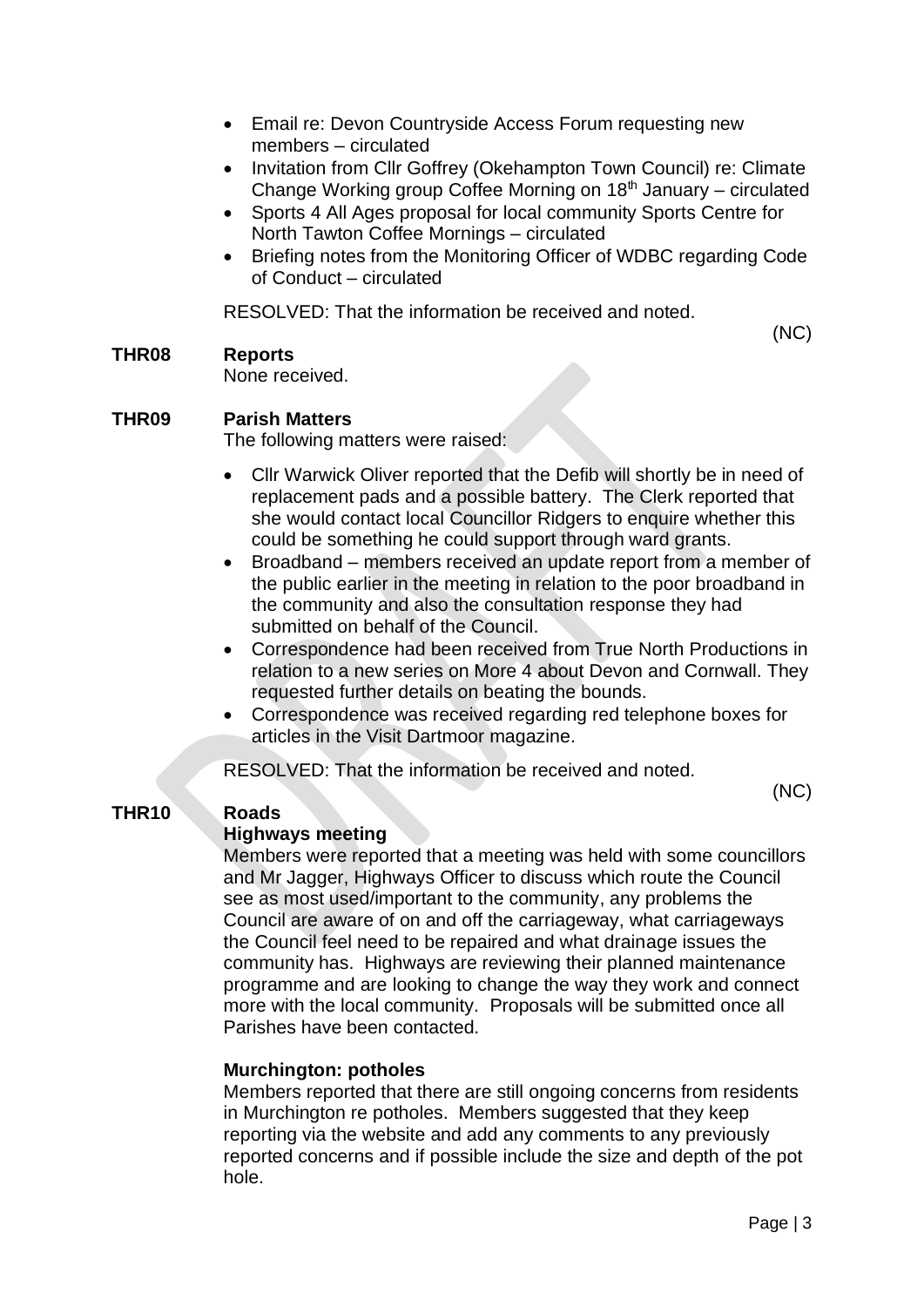### **Fallen Tree**

Concerns were raised with regards to a fallen tree which is blocking the footpath from Murchington to Chagford Bridge. Cllr Hayes suggested that a gentle conversation is had with the owner.

### **Flooding at Monks Withecombe**

Concerns regarding the flooding have been recorded on the DCC website and the Clerk has followed this up with an email to the Highways Officer.

### **Road/Car Parking area at Clannaborough**

Members were still concerned regarding the state of the road and car parking area at Clannaborough. A second email had been sent to Duchy of Cornwall, however, no response has been received. Concerns were now raised as to the silt that is entering the river. RESOLVED: That the Clerk contact Duchy Estates to reiterate the Councils concerns and to gain a response.

(NC)

### **DCC Street Works Permit**

Members were informed that if anyone wishes to complete works on the highways they would now need a street works permit.

### **Wonson Manor drain**

Members were informed that a response had been received regarding the blocked drain and that the contractor Skanska are running behind and sourcing external help to ensure all work is completed.

Meeting ended at 8.40pm.

Signed: ……………………………………………….. Dated:………………………………